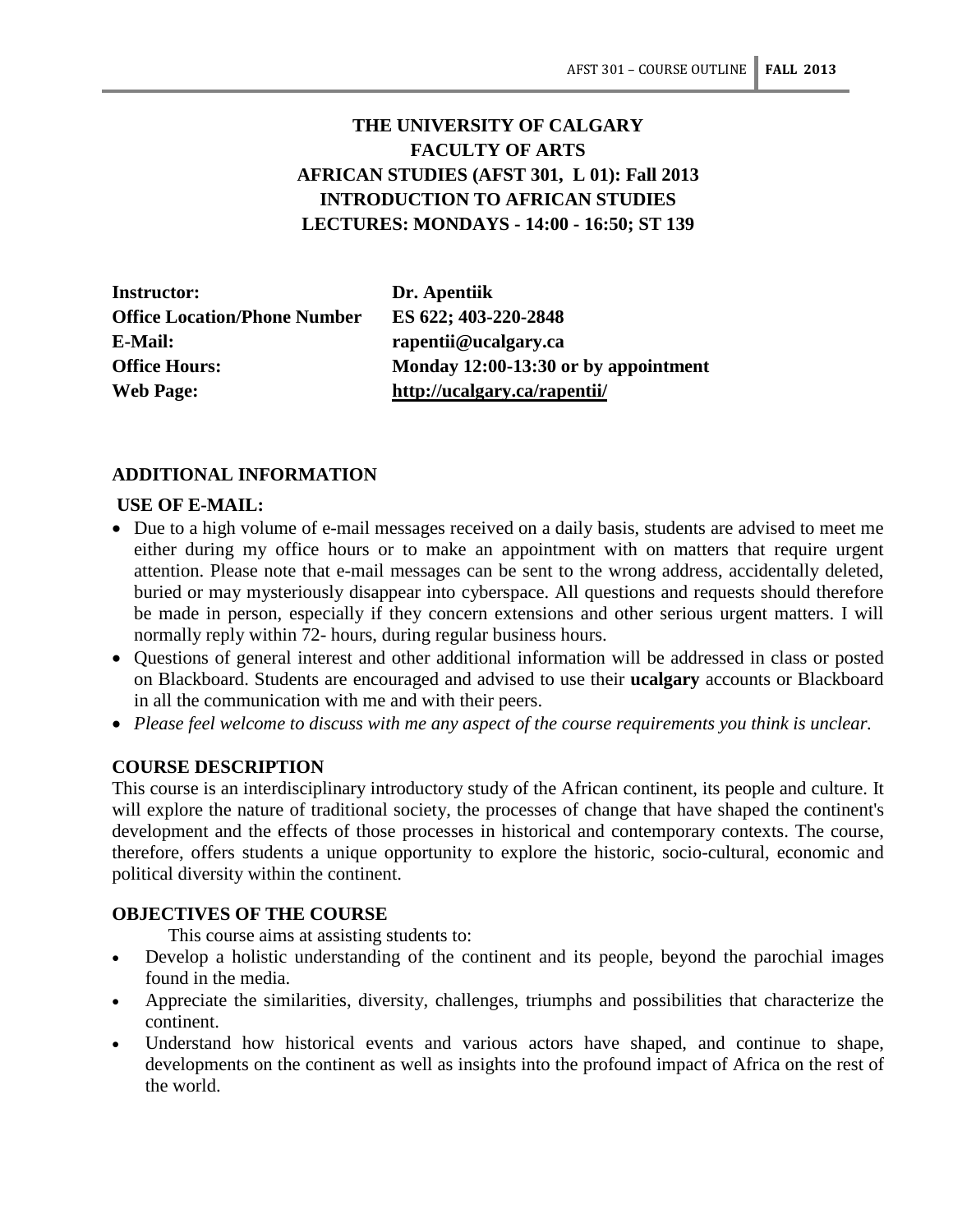# **TEXTBOOKS AND READINGS**

**Required textbooks (available for purchase at the University Bookstore):**  Chinua Achebe 2005.*Things Fall Apart* Gordon A. and D. L. Gordon (Eds). 2007. *Understanding Contemporary Africa*.

### **Recommended books (available at the University library):**

Kevin Shillington (Ed) 1996. *History of Af*rica, London, (Revised edition) Bohannan P and P. Curtin 2000. *African and Africans*.

# **ASSIGNMENTS AND EVALUATION**

| <b>Book Review</b> | 20% | Oct. 21                      |
|--------------------|-----|------------------------------|
| Mid-Term Exam      | 40% | Nov. $4$                     |
| Final Exam         | 40% | To be scheduled by Registrar |

**All assignments must be completed in order to pass the course. All written assignments** 

**(including, athough to a lesser extent, written exams) will be assesed t least partly on writing** 

**skills. Writng skills include not only surface correctiom (grammer, punctuation, sentence struc etc) but also general clarity**

# **SCHEDULE OF LECTURES AND READINGS**

To be made available on Blackboard.

### **BOOK REVIEW 25% (Due October 21, to be collected in class.)**

The book review entails writing a critical analysis of the novel *Things Fall Apart*. You must indicate how the issues covered in the book relate to Africa or the themes covered in the course.

### *NOTE:*

- The review must not be more than **3 PAGES TYPED AND DOUBLED-SPACED** in **12 PT FONT**. Page margins should be **1 INCH** (2.5 cm) wide, and all pages should be numbered. Students are urged to stay within the maximum word and/or page length, or risk a penalty. A bibliography and brief appendix are not included in the length restrictions. Double-sided assignments are encouraged to save paper, but are not mandatory. Information to be included on the title page are: *title of paper, course code, instructor's name, student ID, and date of submission*.
- The level of analysis is suitable for a third-year university course.
- A critical analysis requires an evaluation of the arguments made by the author, and this means you have to read carefully to find out what the author's argument(s) is/are. You may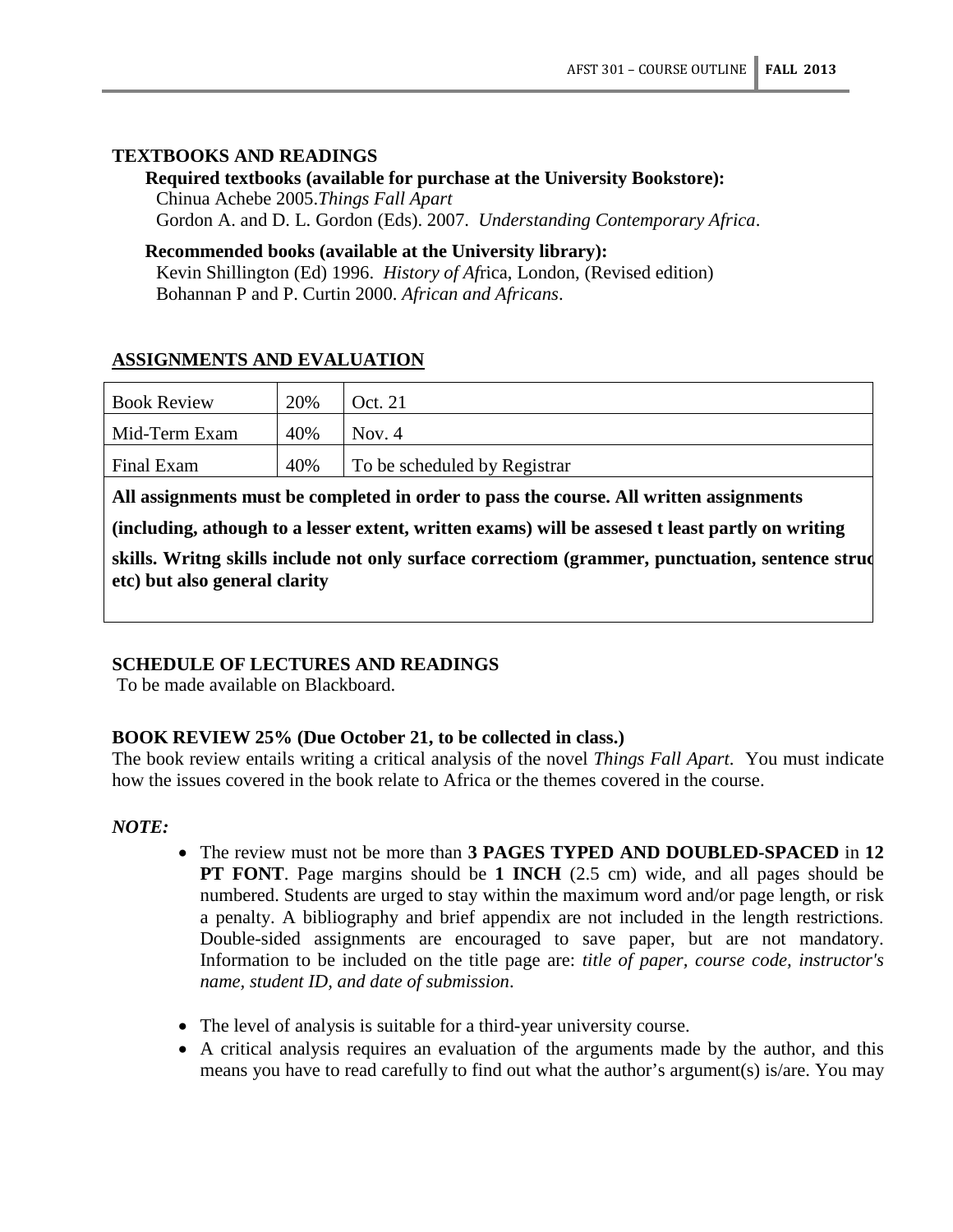find the argument(s) stated in the book's introduction. The next step is to consider what the author provides in subsequent chapters.

- A well-written book will remind readers of the main arguments as it proceeds. The concluding chapter of the book will summarize the author's own appraisal of the argument(s) and evidence. This does not mean that you can read the introduction and conclusion, and write a good review; you need to demonstrate that you know what each chapter contains, and how it contributes to the main argument(s).
- In addition, a critical assessment requires that you assess the argument(s) and comment on whether you think the book meets the author's stated objective(s). This assessment is not a simple option, but a thoughtful evaluation of how well the author has succeeded in convincing you, the reader, of the value of the argument and the evidence used to support it. Your own conclusions should also say something about what you have learned about the subject, having read the book, and what else you might want to know that was not addressed in the book.
- As you read, it is useful to carry on a "dialogue" with the author, asking yourself if you agree with what is being said, or whether something is missing. You will need to say something about the author's relationship with the subject, and about his/her methods. In some cases, you will have to be a detective to find out what you want to know.
- Correct spelling is important. Use a dictionary and a computer spelling and grammar checker.
- Create a draft of your review, and then look at it again a day or so later. When you do a second draft, make sure that the ideas follow coherently from one another. Move text around if you need to. Weed out repetitive words and phrases. Vary the length of sentences. Read the review aloud, to see how it "flows." The final product will reflect the care you have put into its creation.
- If you wish, you may use the first person. Also, use the active voice as much as possible.
- Use a correct bibliographical format (both in-text and the final list of references).
- **Citation guidelines for book review.**
	- o In-text citations styles:
		- (Doe 2001:1) when you use direct quote.
		- (Doe 2001) when you reference an idea.
	- o Final Bibliography:
		- **Book:** Doe, John. 2001. *This Is My Term Paper*. Calgary: My Own Publications.
		- **Book Chapter:** Doe, Jane 2001. "Time Is Up," in J. Doe and J. Doe (eds), *Our Group Project,* pp. 1-20. Calgary: My Own Publications
		- **Journal Article:** Doe Jane. 2001 "Continuing to Work Hard," *Journal of Hard Work,* vol. 1, no. 1, 2001, pp. 1-20

**NOTE:** Evaluation of your Review paper will be based on the following:

- Well-informed review or discussion:
	- Coherence of arguments clear and logical progression of ideas and thoughts throughout the paper.
	- Clarity of expression and quality of grammar.
	- A critical level of analysis as opposed to descriptive analysis.
	- Understanding and application of lectures, readings and other relevant literature.
- Well-formatted bibliography with ample in-text references, including: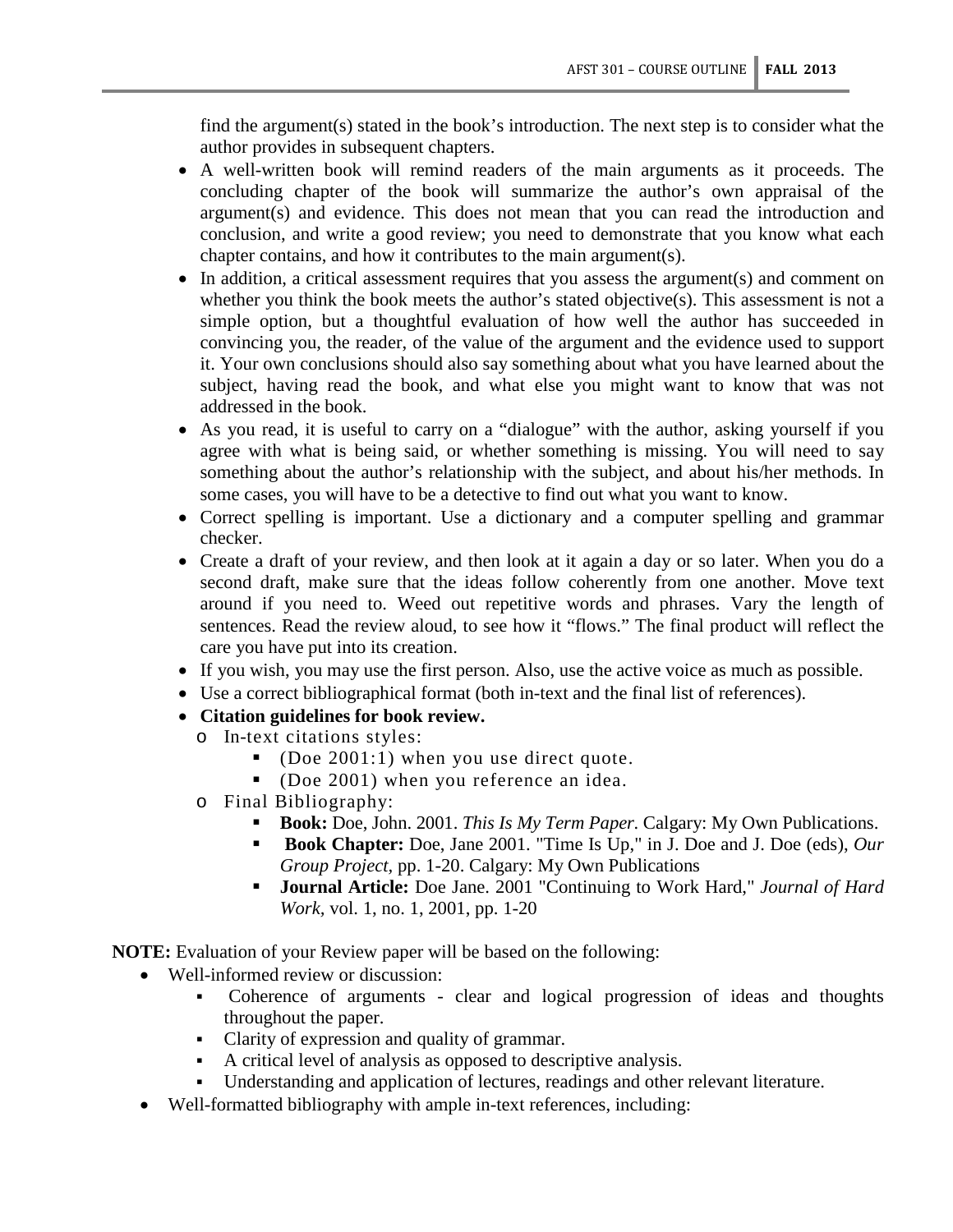- o Direct quotes must be cited with page numbers.
- o Substantial marks will be taken off for improper citation and bibliographical formatting.

Note: For guidance on proper bibliographic format visit the University of Calgary library website on the topic.

It is the student's responsibility to keep a copy of each assignment submitted. Students should be prepared to provide a second copy of their assignment if requested. Students who cannot provide a second copy of their essays may risk receiving a zero grade for this portion of the course.

Note: Please hand in your essays directly to your instructor. If it is not possible to do so, a daytime drop box is available in ES 622. A night drop box is also available for after-hours submission. Assignments will be removed the following morning, stamped with the previous day's date, and placed in the instructor's mailbox.

### **MID-TERM EXAM 40% (November 4, in class.**)

This is closed-book exam designed to test your grasp of the material covered in lectures and from course readings up to the date of the exam. This means that you will be expected to have read all the required and recommended readings on all topics covered in the course up to the date of the exam. The best way to prepare for this exercise is to read and reflect on the lectures and course material. Exams will also cover lectures by guest speakers and information from videos/films shown in the class.

**Note**: No alternate dates for the exam will be provided unless the student has been legitimately excused.

#### **FINAL EXAM 40%**

The final exam follows the same format as the midterm. Details will be discussed in classs.

#### **Registrar-scheduled Final Examination**: Yes.

Please note: If your class is held in the evening, the Registrar's Office will make every attempt to schedule the final exam during the evening; however, there is NO guarantee that the exam will NOT be scheduled during the day.

#### **POLICY FOR LATE ASSIGNMENTS:**

Assignments submitted after the deadline may be penalized with the loss of a grade (e.g. A- to B+) for each day late. Extensions will only be granted under extraordinary circumstances, not including having too much other work to do. A REQUEST FOR EXTENSION FORM will be posted on Blackboard.This form should be filled out and submitted to me two weeks before the due date for the submission of the assignment.

### **FREEDOM OF INFORMATION AND PROTECTION OF PRIVACY ACT**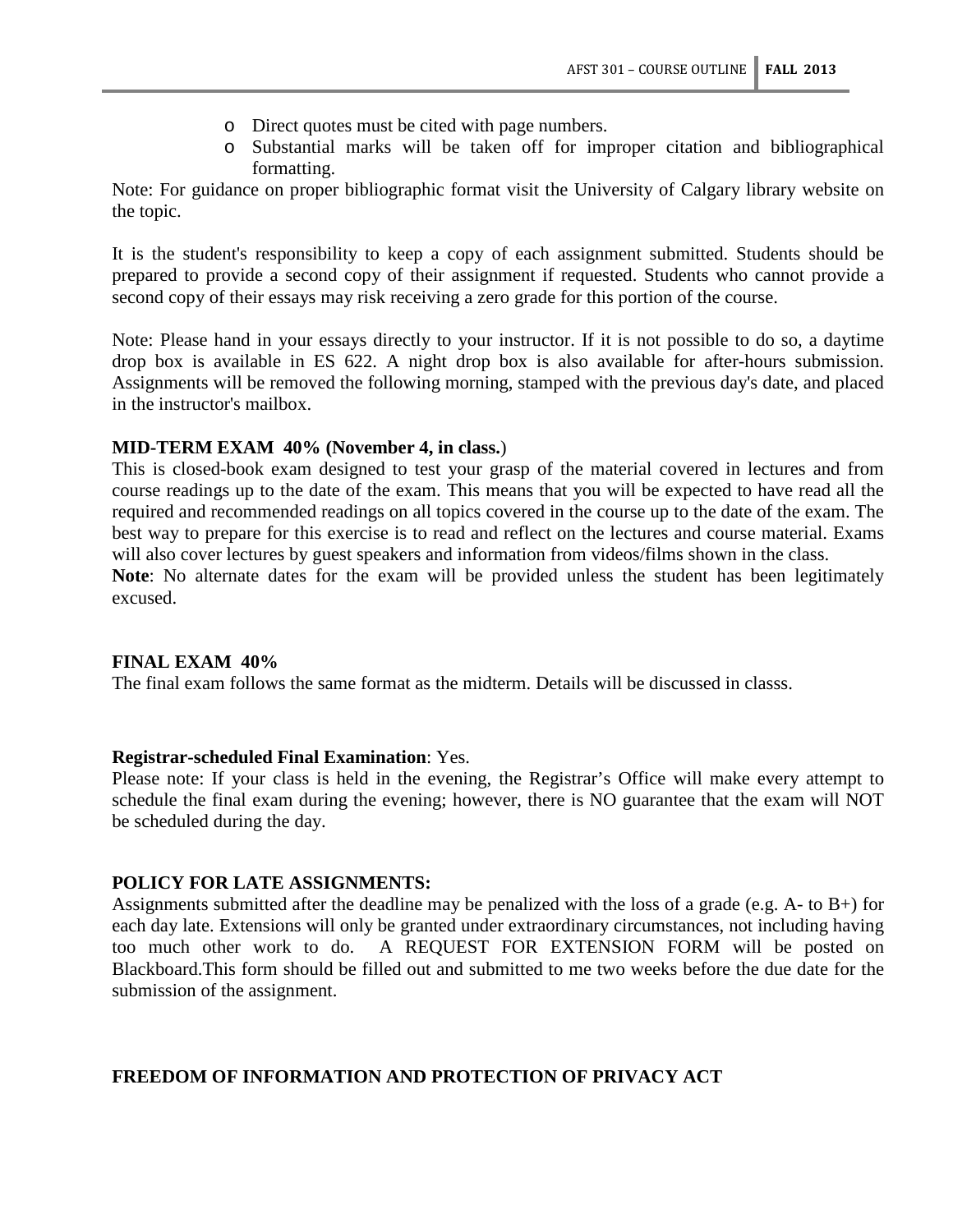This course is conducted in accordance with the Freedom of Information and Protection of Privacy Act (FOIP). **As consequence, students should identify themselves on all written work by using their ID number. Also you will be required to provide a piece of picture identification in order to pick up an assignment or look at a final exam**.

For more information see also http://www.ucalgary.ca/secretariat/privacy.

### **GRADING SYSTEM**

The following grading system is used in the Faculty of Arts. Where a grade on a particular assignment is expressed as a letter grade, it will normally be converted to a number using the midpoint of the scale. That is, A- would be converted to 87.5 for calculation purposes. An F will be converted to zero.

| <b>Grading Scale</b> |          |  |  |
|----------------------|----------|--|--|
| $A+$                 | 96-100   |  |  |
| A                    | 90-95.99 |  |  |
| $A -$                | 85-89.99 |  |  |
| $B+$                 | 80-84.99 |  |  |
| B                    | 75-79.99 |  |  |
| $B -$                | 70-74.99 |  |  |
| $C+$                 | 65-69.99 |  |  |
| $\mathcal{C}$        | 60-64.99 |  |  |
| $C-$                 | 55-59.99 |  |  |
| D+                   | 53-54.99 |  |  |
| D                    | 50-52.99 |  |  |
| F                    | 0-49     |  |  |

#### **PLAGIARISM**

Using any source whatsoever without clearly documenting it is a serious academic offense. Consequences include failure on the assignment, in the course and possibly suspension or expulsion from the university.You must document not only direct quotations but also paraphrases and ideas where they appear in your text. A reference list at the end is insufficient by itself. Readers must be able to tell exactly where your words and ideas end and other people's words and ideas begin. This includes assignments submitted in non-traditional formats such as web pages or visual media, and material taken from such sources. Please consult your instructor if you have any questions regarding how to document sources.

# **INTERNET AND ELECTRONIC COMMUNICATION DEVICE INFORMATION**

The use of cell phones is not allowed during lectures. Students may use computers in class, however, the instructor reserves the right to forbid students from using computers if their use is disruptive to the class. This may include chatting online, playing music or games etc. during class.

# **ACADEMIC MISCONDUCT**